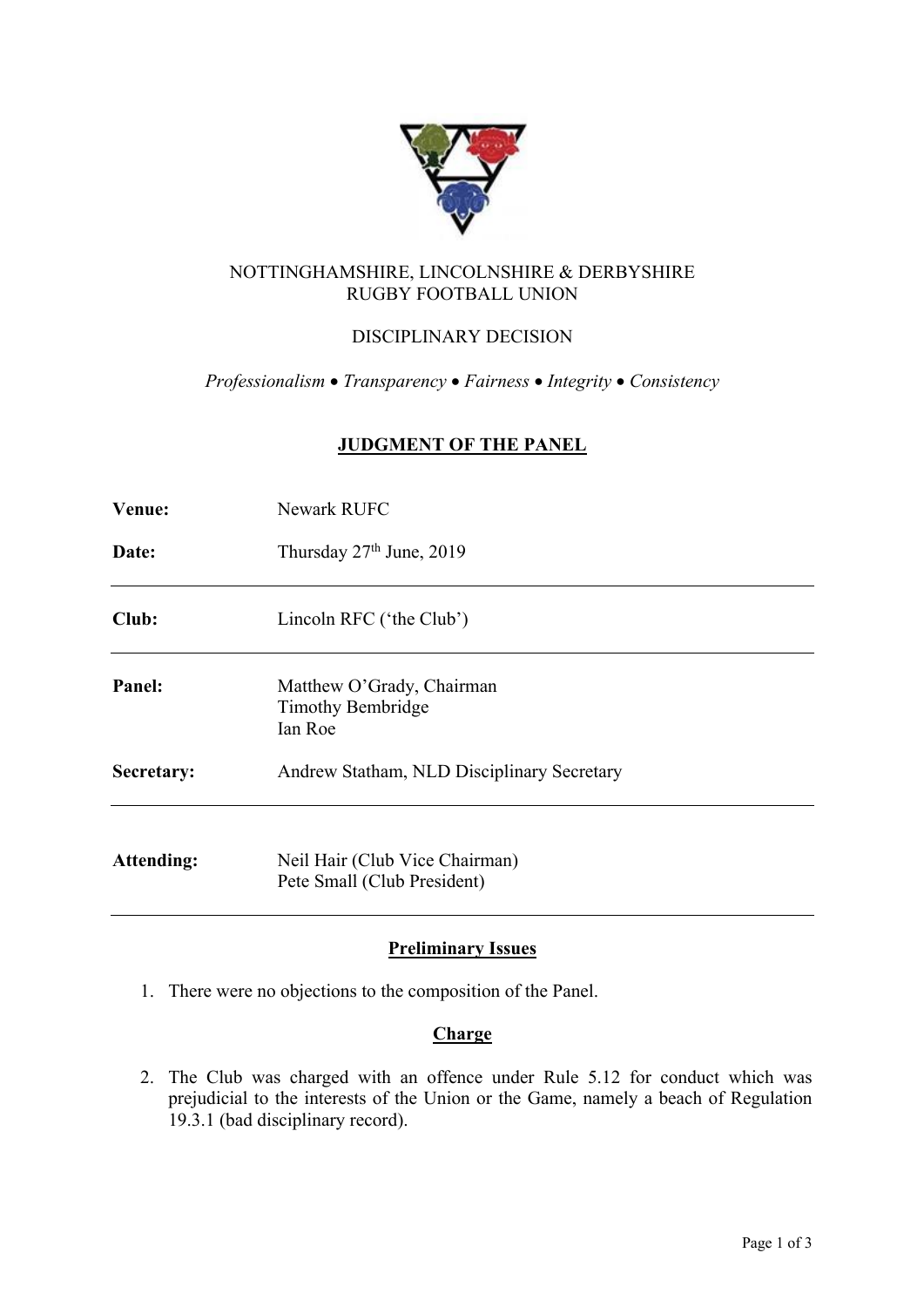## **Particulars**

- 3. In the 2018-2019 season the Club appeared before a Disciplinary Panel on five or more separate occasions:
	- a) Clare Brown;
	- b) George Chilra;
	- c) Lee Dearden;
	- d) A Young Player 'P'; and
	- e) Mitchell Ashworth.

#### **Plea**

4. The Club admitted the charge.

### **The Evidence**

5. A summary of the appearances is as follows:

| <b>Name</b>     | <b>Offence Date</b> | <b>Hearing Date</b> | <b>Offence</b>       | <b>Sanction</b> |
|-----------------|---------------------|---------------------|----------------------|-----------------|
| Clare Brown     | 16/09/18            | 15/10/18            | 9.28 Dissent         | 1 week          |
| George Chilra   | 01/12/18            | 19/12/18            | 9.28 Abuse of        | 6 weeks         |
|                 |                     |                     | Match Official       |                 |
| Lee Dearden     | 09/02/19            | N/A                 | 9.27 Two             | <b>SOS</b>      |
|                 |                     |                     | <b>Yellow Cards</b>  |                 |
| P               | 31/03/19            | 10/04/19            | 9.12 Striking        | 2 matches       |
|                 |                     |                     | <b>Fist and Boot</b> |                 |
| <b>Mitchell</b> | 13/04/19            | 30/04/19            | 9.12 Punching        | 8 weeks         |
| Ashworth        |                     |                     |                      |                 |

### **Submissions by the Club**

6. The Club admitted the charge. The Officers regretted the situation. The Club explained that it intended to talk to a coaching coordinator before the start of the next season and introduce more refereed training sessions where possible.

#### **Sanction**

7. This Club's disciplinary record this season is poor. In terms of the number of appearances, it has had the third equal number of appearances of the all the clubs that make up the three counties of this Constituent Body. Whilst there is a single offence of two yellow cards, there are serious offences amongst the balance of the offences including offences against match officials and a serious act of physical abuse. It is regretful that one of the red cards is for a young person.